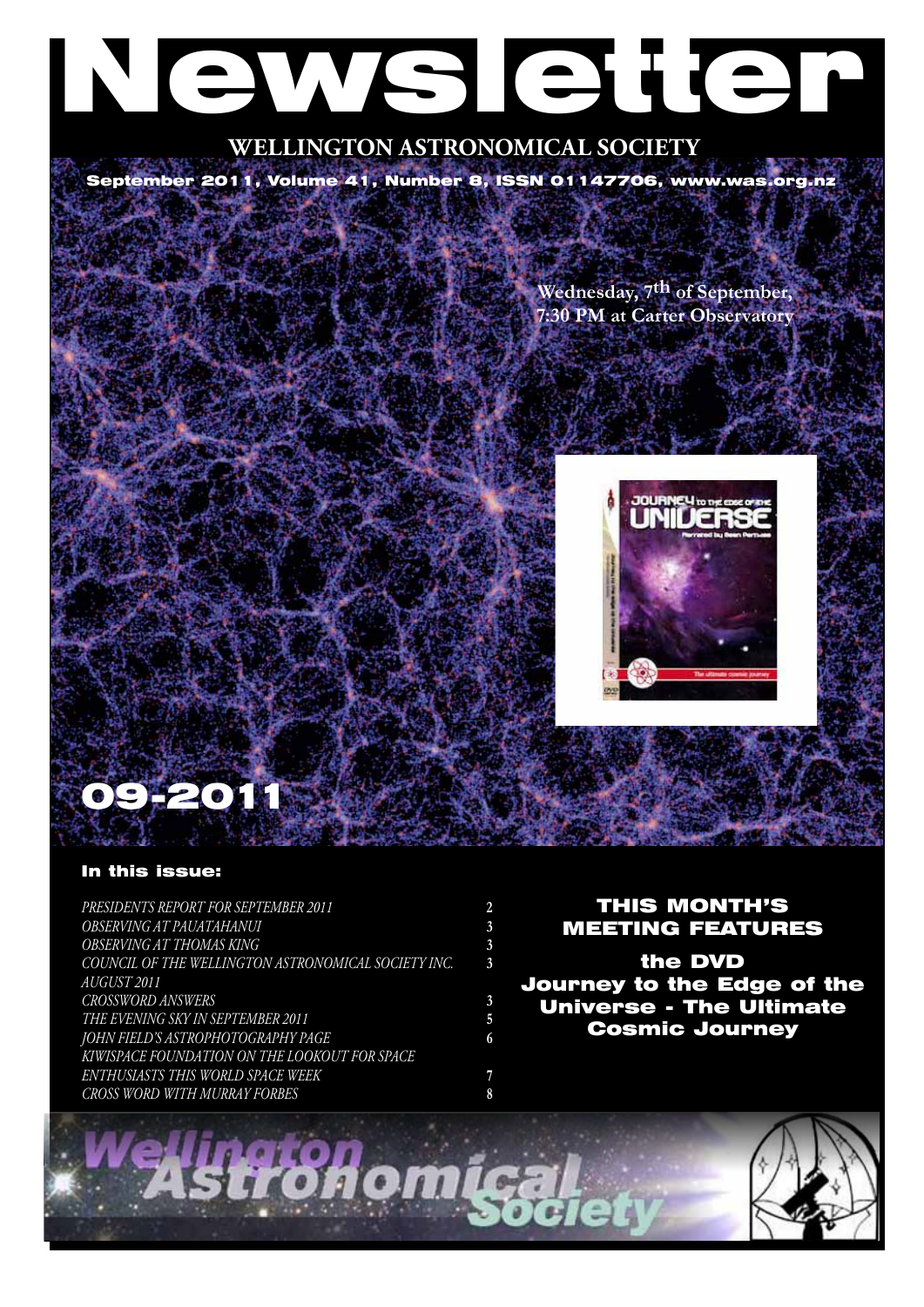

# Presidents Report for September 2011

The month of August was very quiet on the astronomy scene although we have had one or two average nights but what about the snow see photo.

**Welcome to our two new members.**

At last months committee meeting the committee though it might be a good idea to donate one of the societies telescopes to Carter Observatory. This is the very old Dollond telescope which is not used by the society and is quite valuable but only as an antique. It has no mount or a tripod and is only suitable for meeting. I have already have two returned. We have other members waiting for these telescopes. The society has bought two Barlow Lens which are available to go with the WAS Dobby's.

October's talk will be by Professor Matt Visser from Victoria University on his favourite subject,



Observing at Pauatahanui on August had clear skies. Six of our members turned up and they were guided through the clear sky. One of the members was attempting to photograph Saturn through the 12" Meade with a little bit of success. However the evening will be remembered for the number of Meteors we saw and there was one Fireball which I missed as I was looking the other way. We also spotted several Satellites passing overhead. This was our best observing night this year. However the dew was forming on the telescopes and by 9pm we had to pack up as there was too much moisture on the telescope optics.

August meeting was well attended to listen to Dr Melanie Johnston-Hollitt from Victoria University about The Square Kilometer Array. This was an excellent and most informative presentation and now we wait to see if NZ is successful with there bit to have some of the Dishes here in NZ. We want know until March next year.

display purposes. I will write up a proposal for this which I will present at the WAS AGM in November. (I have still got to do this)

It was also discussed about the newsletter printing which is costing us more and more as it is not just printing but the posting and the cost of someone physically going to get it and put into envelopes that are pre-printed with the address and then post it. By the time of the AGM in November we hope to have and almost zero printing and nearly all newsletters emailed to members. You will be getting a subscription reminder by email or post in near future. Due to increasing costs of printing and postage subscription fees have been increased but a discount of \$20 will be given if you are happy to receive your newsletter by emailed links to download from our website.

We are still trying to get our 6" dobsonians returned so that they can be checked. So if you have one we would like it returned at the next cosmology. Title TBA.

The WAS Library is about to get a makeover with Lesley Hughes who had volunteered to sort out so that we only keep what is necessary. The Old Sky & Telelescope Magazines along with the Old Astronomy magazines with be either given away to members or donated to a school. Older books will also be given away.

We are still requiring members to assist at the Carter Observatory observing on Saturday nights so if you haven't volunteered yet now is your chance to do so. Register your name with Gordon at the next meeting.

It is time to start thinking about the WAS AGM and whether you would like to stand on the Council as it is now time for a change.

Subs are due by the end of September. Please pay early.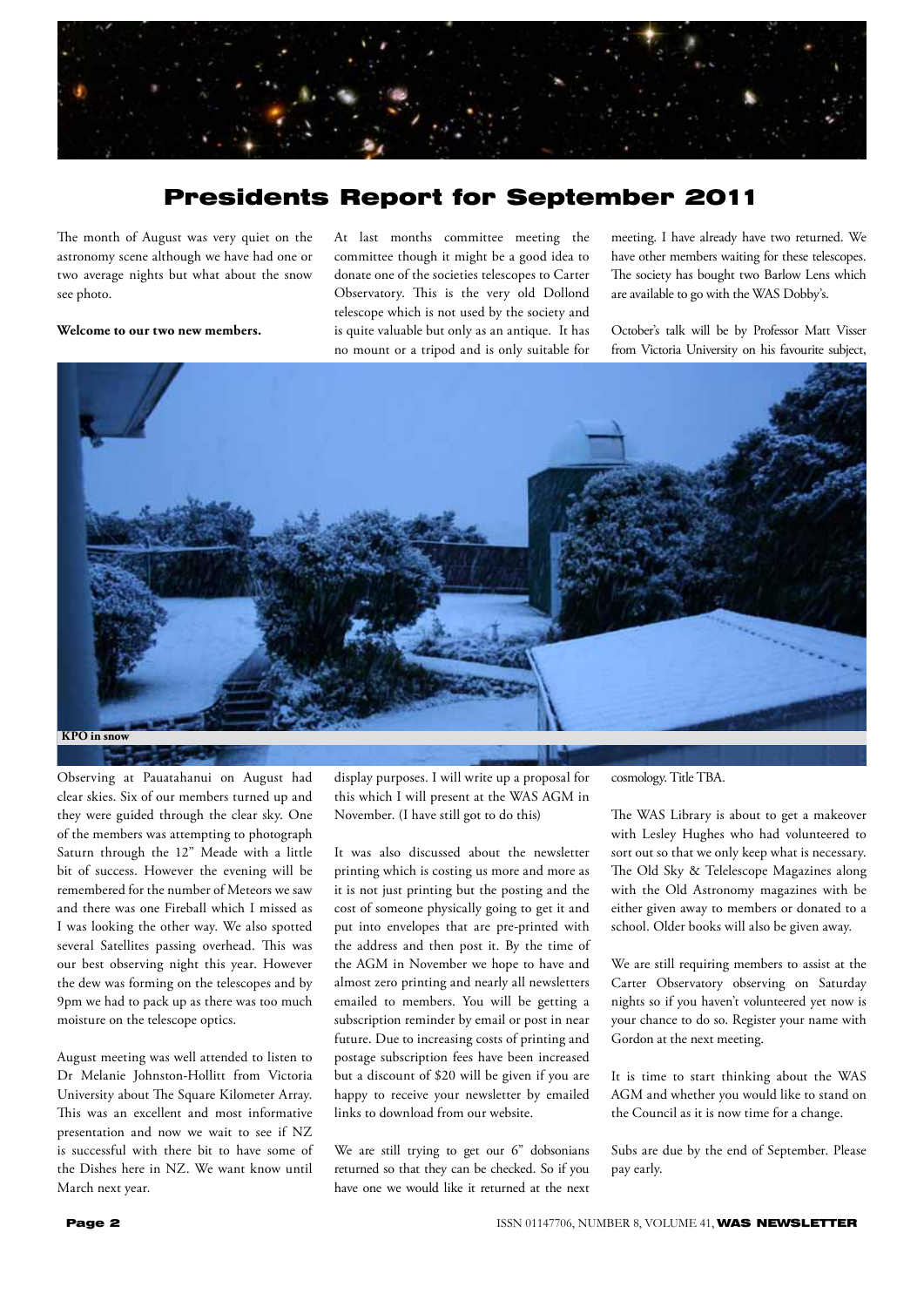

# OBSERVING AT PAUATAHANUI

The next observing evening at Pauatahanui is on September 17th starting at 7.00 pm, alternative September 24th. **If doubtful please ring Chris Monigatti on his mobile 021 890 222 to see if the session is going ahead.**

# OBSERVING AT THOMAS KING

All public observing evenings will be held at the Thomas King Observatory run by our Observatory Director Ross Powell. from 7:00 pm. **Ring Ross on 389 9765 t**o check if there are public observing evenings on most FRIDAYS, starting as soon as it gets dark depending on the weather and Ross's availability.

**The Royal Astronomical Society of New Zealand along with the University of Canterbury are organising and hosting the Third International Starlight Conference. This conference will be held in Tekapo from the 11th to the 13th of June 2012.** 

The conference will be a multi-disciplinary meeting, and contributions will be welcome that not only include scientific and technical aspects of starlight, but also on themes which are educational, cultural, environmental, aesthetic, legal or political. It is hoped to include astro-tourism, Maori astronomy and public outreach through star-gazing. The relationship between stars and the ecology of the nocturnal biosphere will also be discussed.

See **http://starlight2012.org/** and

**http://www.starlight2007.net/** 

for further details.

# COUNCIL OF THE WELLINGTON ASTRONOMICAL SOCIETY INC.

*President:*  **Gordon Hudson** gordon@kpo.org.nz Ph 04 236 5125

*Vice-President*: **Roger Butland** roger.j.butland@xtra.co.nz Ph 04 478 0419

*Secretary:* **Chris Monigatti** chrismon@xtra.co.nz Mob o21 890 222

*Treasurer:* **John Talbot** john.talbot@xtra.co.nz Ph 04 293 4620

*Newsletter Editor:*  **Haritina Mogosanu** editor@was.org.nz

#### *Committee*

**Frank Andrews** frank.andrews@paradise.net.nz **Chris Monigatti** chrismon@xtra.co.nz Mob o21 890 222

**John Homes** john.homes@actrix.co.nz **Aline Homes** aline.homes@actrix.co.nz

**Ross Powell**

rossalanpowell@gmail.com Ph 04 389 9765

*Positions Outside Council Email newsletter* **Murray Forbes** murray\_forbes@xtra.co.nz

**www.was.org.nz**

# August 2011 Crossword answers

#### **Across**

*1. DUST' obscures centre of our galaxy; 5. CONJUNCTION' alignment of two solar system objects as seen from Earth; 7. GRAVITY' caused by mass (Newtonian viewpoint); 9. COSMIC' "... censorship" - why Black Holes can't be naked; 10. WHITEDWARF' end stage in a star's life; 13. HOURANGLE' rough lane (anagram); 16. INFRARED' just beyond the red end of the spectrum; 17. ION' an arrested atom;*  18. KIRKWOOD, ... gaps in the asteriod belt; *20. EAST' direction of sun rise; 22. ICE' frozen liquid; 25. WIMP' a form of dark matter; 26. ADAPTIVEOPTICS' star light antitwinkle technique; 29. LEO' A lion circling the Earth; 30. EMISSION' some is in (anagram); 32. HALO' angels and galaxies both have one; 33. CLEMENTINE' recent lunar surveyor; 35. NEBULA' cloud of dust and gas; 36. DOBSON' popular sidewalk telescope;*  39. SIRIUS, alpha Canis Major; *42. TRITON' large moon of Neptune; 44. TIDE' "... and time wait for no man"; 45. MASS' I weight 6 times less on the Moon,*  but still have the same ???; 46. BIGBANG, the *start of it all; 48. ALTAIR' Alpha Aquilae; 50. TYCHOBRAHE' a 17th century Danish astronomer; 52. LIBRA' a balanced constellation; 53. NEAPTIDE' pen a diet (anagram); 54. CYGNUS' centre of the Milky Way is in this constellation; 55. SMC' satellite galaxy to the Milky Way;* 

#### **Down**

*1. DAY' 24 hours; 2. SOHO' satellite observatory studying the Sun; 3. FUSION' process that powers stars; 4. PATHFINDER' he part find (anagram); 6. ORBIT' path of one object around another; 8. BAR' some spiral galaxies have one; 11. EARTH' Tellus; 12. DESDEMONA' small satellite of Uranus, also one of Shakespeare's characters; 14. TELESCOPE' let cop see (anagram); 15. LIGHTYEAR' common astronomical unit of distance; 19. RADIANT' meteor showers appear*  to come from one; 21. SHEPHERD, astronaut; *23. MARS' God of war; 24. OPENCLUSTER' a group of stars formed from the same gas cloud; 27. IO' One of the Galilean satellites; 28. PELE' volcano on Io; 29. LOKI' volcano on Io; 31. SUN' closest star; 34. NASA' space agency; 36. DENEB' alpha Cygnus; 37. NUTATION' a wobble in a planet's polar axis; 38. CLUSTER' An open or globular ...; 39. SOLSTICE' the longest day; 40. VIRGO' Constellation with Spica; 41. VEGA' alpha Lyr; 43. NORTH' thorn*  (anagram); 47. GALAXY, Andromeda is one; *49. KIWI' New Zealander; 51. ATOM' smallest indivisible piece of a element;*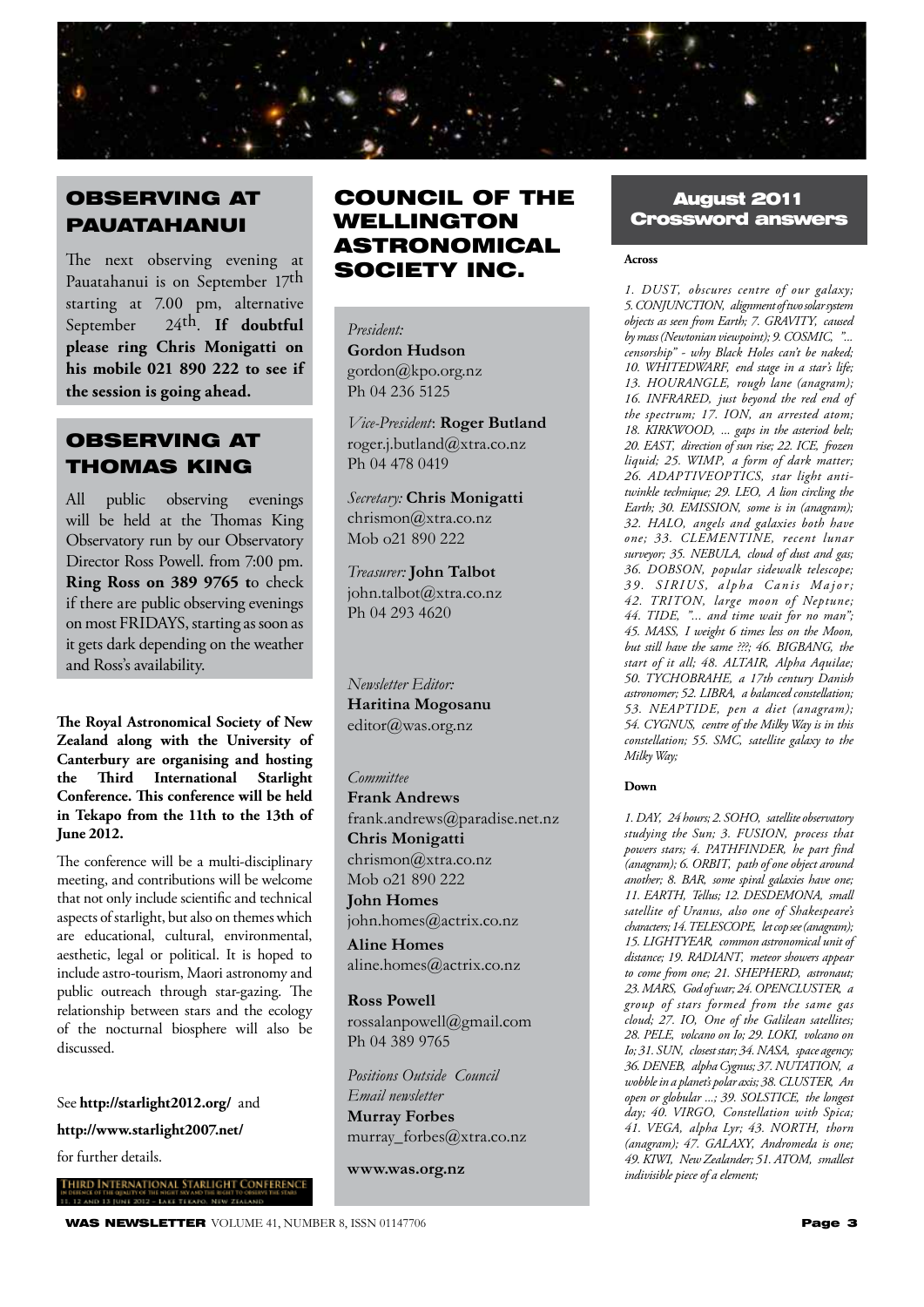



Sep. 1 at 9 p.m. Sep. 15 at 8 p.m.

#### Evening sky in September 2011

To use the chart, hold it up to the sky. Turn the chart so the direction you are looking is at the bottom of the chart. If you are looking to the south then have 'South horizon' at the lower edge. As the earth turns the sky appears to rotate clockwise around the south celestial pole (SCP on the chart). Stars rise in the east and set in the west, just like the sun. The sky makes a small extra clockwise rotation each night as we orbit the sun.

Orange Antares, the Scorpion's heart, is a little west of overhead. The Scorpion's tail, a.k.a. the fish-hook of Maui, curls toward the zenith. Crux, the Southern Cross, and the Pointers are in the south-west. Canopus, twinkling like a diamond, is near the south horizon. Vega shines on the opposite horizon. Arcturus twinkles red and green as it sets in the northwest. Saturn and Spica make a similar pair low in the west. The Milky Way spans the sky from north to south. Jupiter, bright and golden, rises in the northeast in the late evening.

Chart produced by Guide 8 software; www.projectpluto.com. Labels and text added by Alan Gilmore, Mt John Observatory of the University of Canterbury, P.O. Box 56, Lake Tekapo 7945, New Zealand. www.canterbury.ac.nz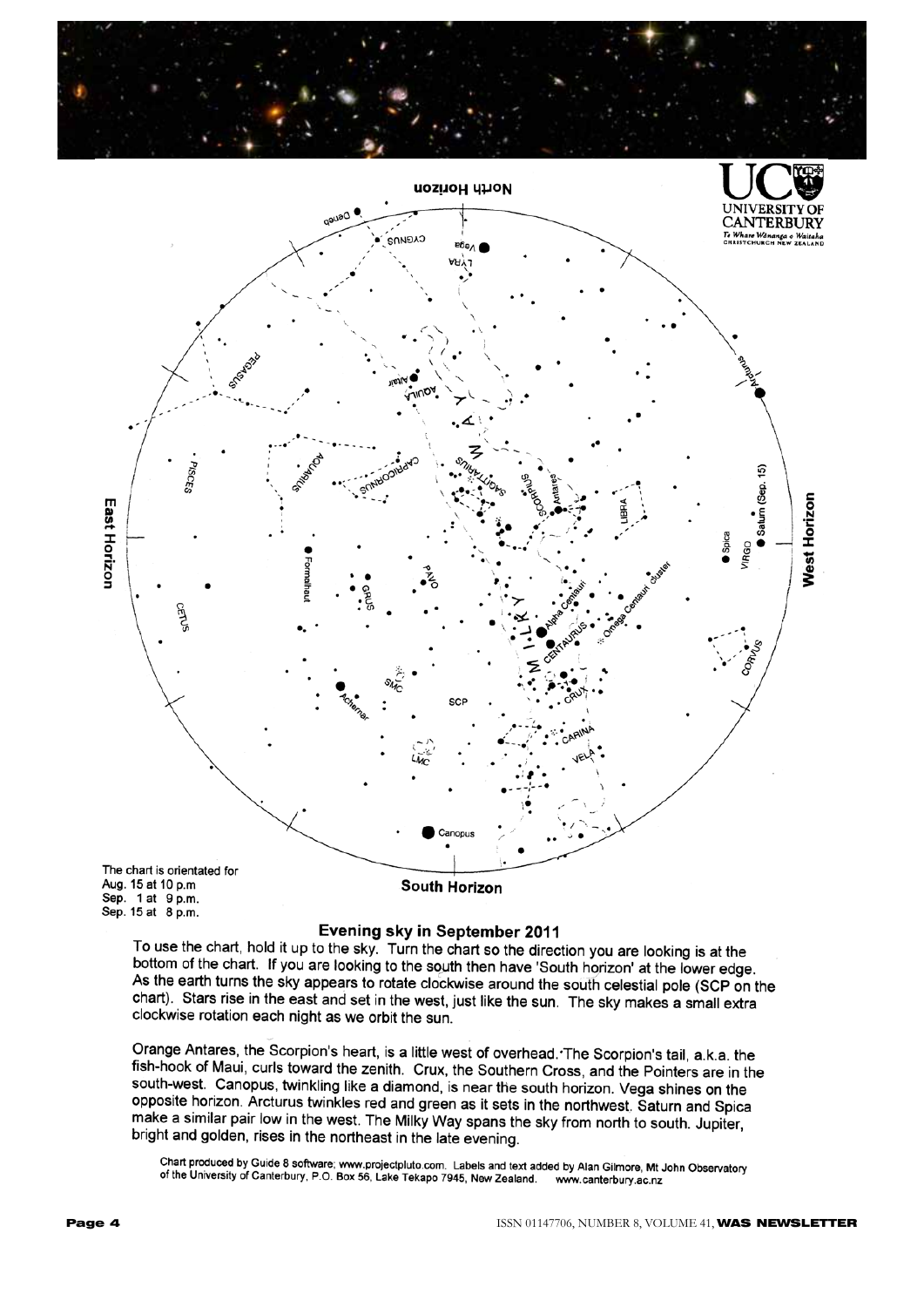

# The Evening Sky in September 2011



From dark places the Milky Way spans the sky from north to south. Many of the brightest stars are scattered along it or near it. Two exceptions are Canopus, near the south skyline, and Arcturus, setting early in the northwest. Both stars are shining through a lot of air which makes them twinkle colourfully. Canopus, being white, shows all colours like a diamond. Orange Arcturus twinkles red and green.

Midway down the southwest sky are 'The Pointers ', Beta and Alpha Centauri. They point down to Crux the Southern Cross. Alpha Centauri is the third brightest star. It is also the closest of the naked eye stars, 4.3 light years\* away. And it is a binary star: two sun-like stars orbiting each other in 80 years. A telescope magnifying 50x will split the pair. Beta Centauri, along with most of the stars in Crux, is a blue-giant star hundreds of light years away.

Canopus is the brightest star in the early evening sky. It is near the south skyline at dusk then swings upward into the southeast sky through the morning hours. Canopus is a truly bright star: 13 000 times the sun's brightness and 300 light years away. On the opposite horizon is Vega, one of the brightest northern stars. It is due north at dusk and sets in the late evening.

West of overhead the orange star Antares marks the heart of the Scorpion. The Scorpion's tail hooks toward the zenith like a back-to-front question mark, the 'fish-hook of Maui' in Maori star lore. Antares is a red giant star: 600 light years away and 19 000 times brighter than the sun. Red giants are stars wringing the last of the thermonuclear energy out of their cores. Antares is expected to explode as a supernova in the next few million years. Above Scorpius is 'the teapot' made by the brightest stars of Sagittarius. It is upside down in our southern hemisphere view.

Low in the west at dusk are Saturn and Spica, making a widely-spaced pair of stars of similar brightness. Saturn is likely to be blurry in a telescope because we are looking at it through a lot of air. If the air is steady enough one might be able to pick out the rings. Often the planet and rings merge into an oval fuzz at low altitude. Saturn is 1580 million km away mid month. At the end of the month Saturn will be to the right of brilliant Venus (not shown) in the twilight.

The Milky Way is brightest and broadest overhead in Scorpius and Sagittarius. In a dark sky it can be traced down past the Pointers and Crux into the south. To the north it crosses Altair, meeting the skyline right of Vega. The Milky Way is our edgewise view of the galaxy, the pancake of billions of stars of which the sun is just one. The thick hub of the galaxy, 30 000 light years away, is in Sagittarius. The actual centre is hidden by dust clouds in space. The nearer clouds appear as gaps and slots in the Milky Way. A scan along the Milky Way with binoculars shows many clusters of stars and some glowing gas clouds, particularly in the Carina region below Crux, and in Scorpius and Sagittarius.

The Large and Small Clouds of Magellan, LMC and SMC, look like two misty patches of light in the south sky. They are easily seen by eye on a dark moonless night. They are galaxies like our Milky

Way but much smaller. The LMC is about 160 000 light years away; the SMC about 200 000 light years away.

Jupiter (not shown) rises in the east in the late evening, around 10:30 mid month. It is the brightest 'star' in the late night sky and shines with a steady golden light. By morning hours it is due north, halfway up the sky. Binoculars will show the disk of Jupiter. A small telescope easily shows its four big moons and the parallel stripes in its clouds. Jupiter is 640 million km from us mid month.

Mars (not shown) rises in the northeast around 4 a.m. It looks like a medium bright orange star, similar to Antares in the evening sky. ('Antares' means 'rival to Mars' in Greek.) It is too distant - around 290 million km away -- to be of interest in a telescope. Through the month Mars slips eastward, rightward, against the star background. By the end of the month it is near the star cluster Praesepe.

*\*A light year (l.y.)is the distance that light travels in one year: nearly 10 million million km or 1013 km. Sunlight takes eight minutes to get here; moonlight about one second. Sunlight reaches Neptune, the outermost major planet, in four hours. It takes four years to reach the nearest star, Alpha Centauri.*

Notes by Alan Gilmore, University of Canterbury's Mt John Observatory, P.O. Box 56, Lake Tekapo 7945, New Zealand. www.canterbury.ac.nz, 110410

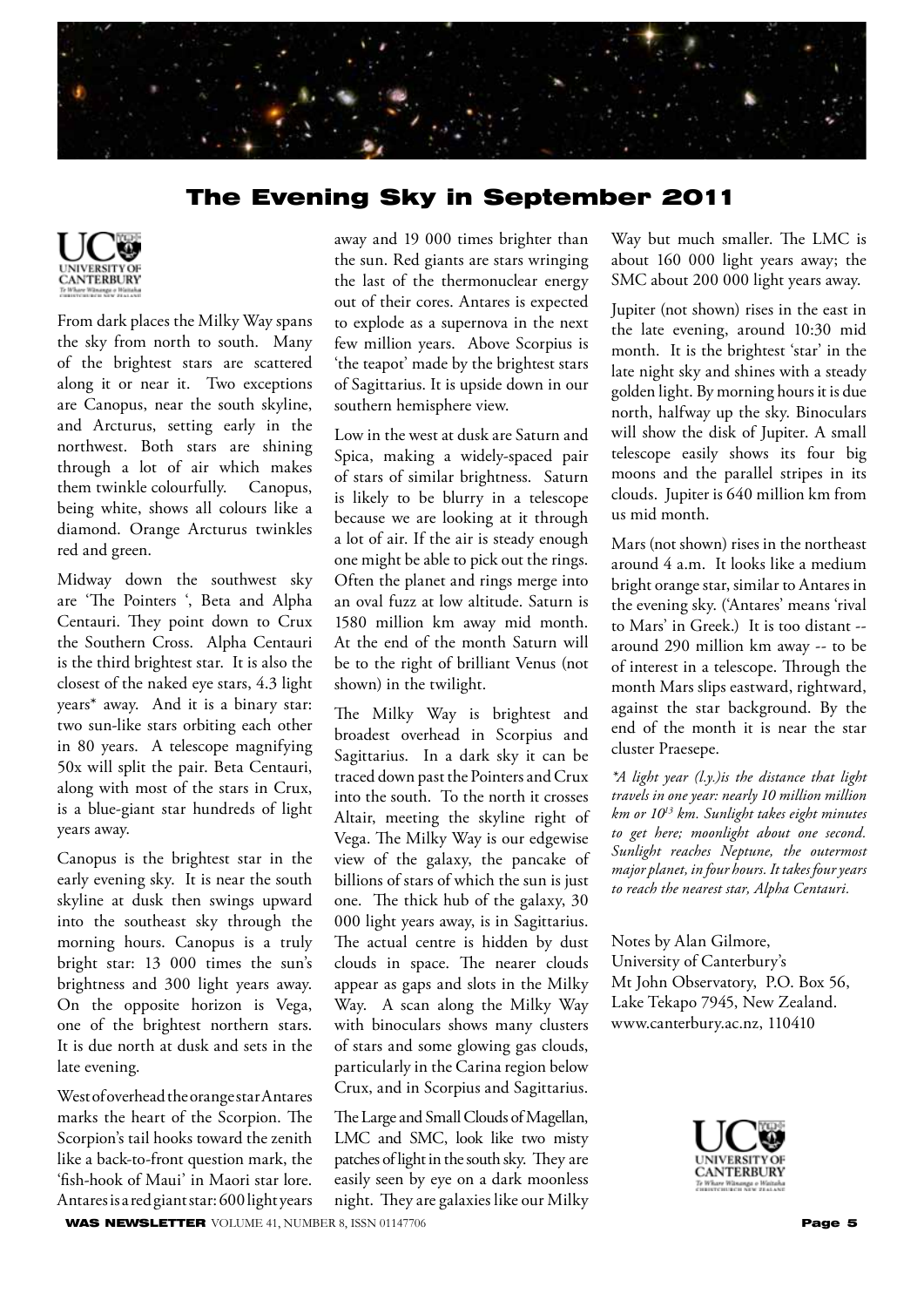

### John Field's astrophotography page

#### The Trifid Nebula - M 20

The Trifid Nebula (or M20) is a combination of a star cluster along with red emission and blue reflection nebulae. It can be found in the constellation of Sagittarius not far from the much brighter Lagoon Nebula (M8). At a distance of 7600 light years this cluster can be observed in moderate sized telescopes as a small faint haze and the three dark lanes that give the nebula its name may be seen. In my 225-mm telescope these dark lanes are visible.

The dark lanes are known as Barnard 85 and are dense regions of material in the cloud that is obscuring the light from the nebula.

The colours of the nebula only become obvious in long exposure images.

I took this image on August the 7th using a Canon 100D camera at iso 800 using my TSC-255. It is a composite of 9 6-minute images were taken of the nebula that were then processed in Deep Sky Stacker and in Photoshop 6.0. The colours and faint detail in this nebula makes it a prime target for astrophotographers.



**Page 6 ISSN 01147706, NUMBER 8, VOLUME 41, WAS NEWSLETTER**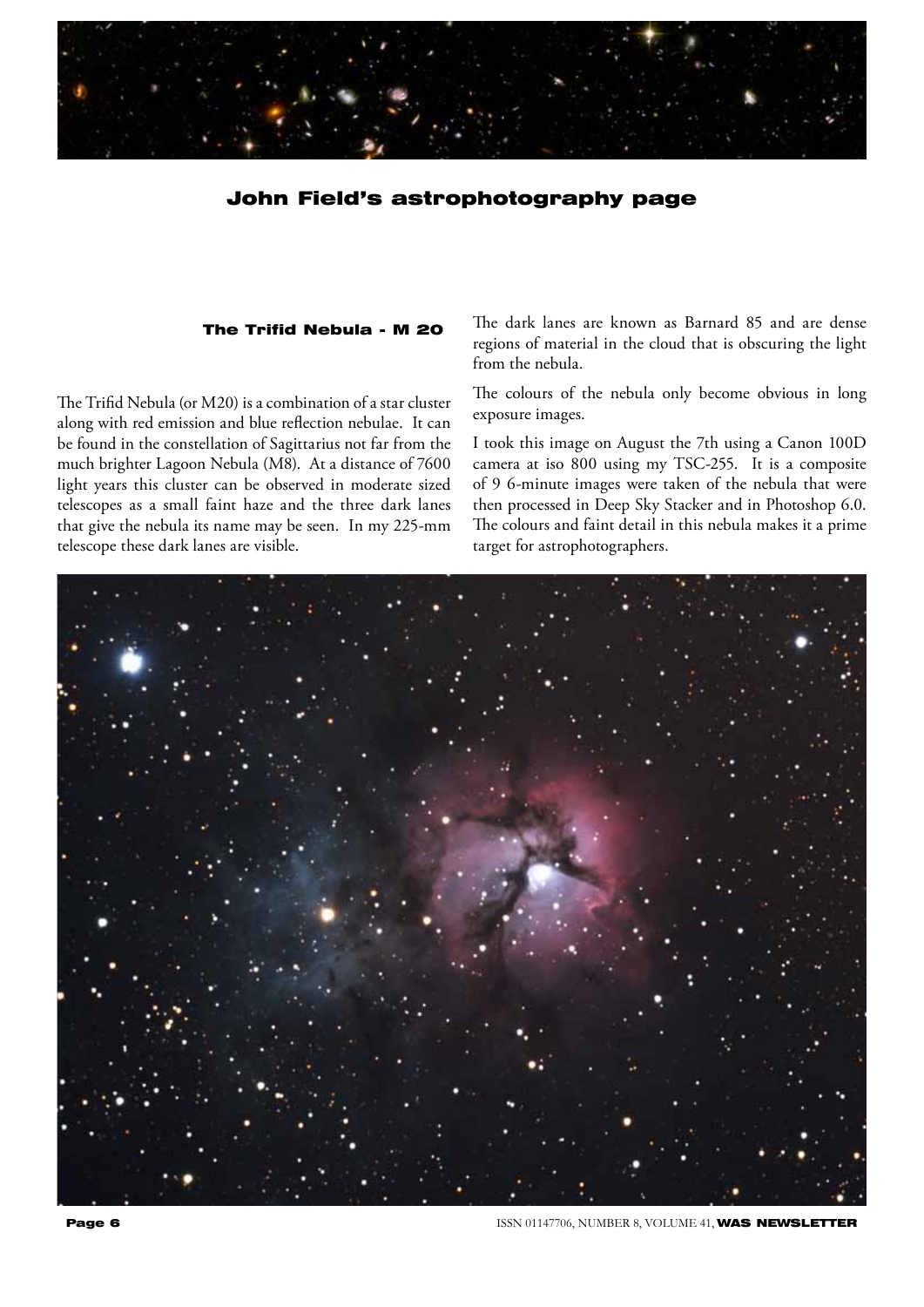

# KiwiSpace Foundation on the lookout for space enthusiasts this World Space Week



**World Space Week** October 4 - 10

AUCKLAND, 30 AUGUST 2011 – Space enthusiasts across the country are encouraged to get involved in United Nations' World Space Week, from 4 to 10 October this year.

Designed to celebrate the contributions of space science and technology to life on Earth, there are many activities Kiwis can take part in for World Space Week at home or in their community

- from building a model of the solar system, attending local or online talks, exploring the southern skies through a telescope, or launching a model rocket.

KiwiSpace Foundation is managing the festival in New Zealand on behalf of the international World Space Week organisation. A dedicated website has been setup for local event - www.worldspaceweek.org.nz - as part of efforts to promote the festival.

Groups and individuals are encouraged to host space related events during World Space Week. Schools are also encouraged to integrate space activities into the final week of Term 3, and can visit the website for activity ideas.

Anyone interested in attending a space activity near them can see the calendar of events as they are confirmed on the festival website at www.worldspaceweek.org.nz

World Space Week National Coordinator Peter Felhofer says there are a large number of space-related industries supporting disciplines in New Zealand that go unrecognised and that World Space Week is an opportunity to identify people with an interest in space and encourage growth in the field.

"We want to promote the space industry in New Zealand across everything from computer programming to astrophysics, to telescope operation," says Mr Felhofer. "It's easy for Kiwis of every age to find out something new about space and be a part of this international festival."

World Space Week has been run internationally for 10 years. The theme for World Space Week 2011 is "50 Years of Human Spaceflight", marking the first human spaceflight that took place on April 12, 1961 by cosmonaut Yuri Gagarin aboard the Vostok 1 spacecraft, designed by rocket scientist Sergey Korolyov.



#### **ABOUT WORLD SPACE WEEK ASSOCIATION**

World Space Week Association is a non-government, nonprofit, international organisation founded in 1981 and the proud partner of the United Nations in the global coordination of World Space Week – the largest public space event on Earth. Since 2000, World Space Week has taken place every year on 4-10 October. It celebrates at the international level "the contributions of space science and technology to the betterment of the human condition" (United Nations General Assembly).

#### **ABOUT KIWISPACE FOUNDATION**

KiwiSpace aims to help inspired Kiwis learn more about the education and work opportunities in the international space arena, bringing expert speakers to New Zealand audiences, and providing hands-on participation events such as water rocket competitions to help inspire future generations. For more information, see www.kiwispace.org.nz

#### **NEW ZEALAND WORLD SPACE WEEK CONTACT**

Peter Felhofer,

World Space Week National Coordinator

coordinator@worldspaceweek.org.nz

+64 27 290 8800

#### **KIWISPACE CONTACT**

Mark Mackay

mark.mackay@kiwispace.org.nz

PO Box 301780, Albany, Auckland 0752, New Zealand.